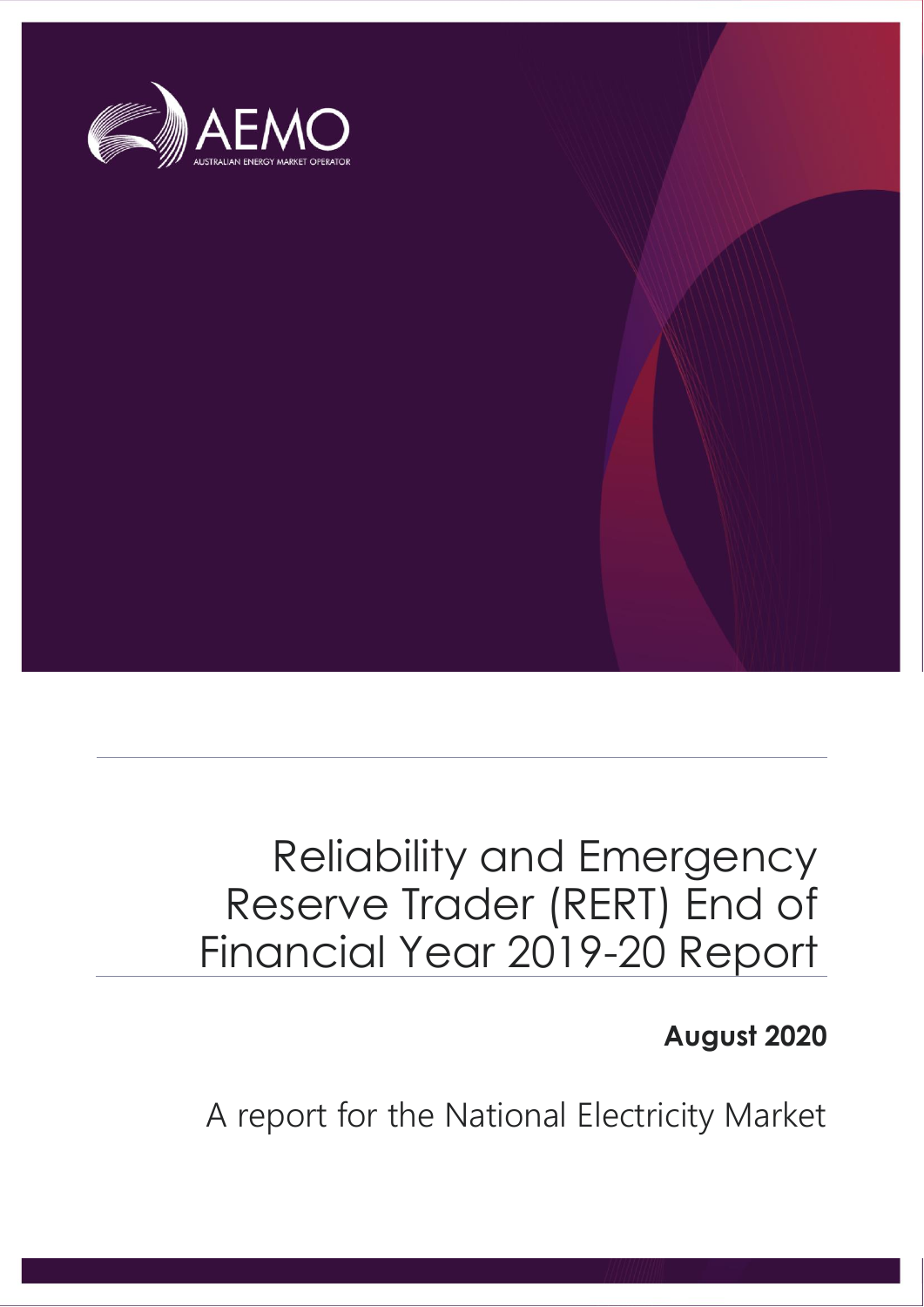# **Important notice**

#### **PURPOSE**

AEMO publishes the Reliability and Emergency Reserve Trader (RERT) End of Financial Year Report under clause 3.20.6 of the National Electricity Rules.

#### **DISCLAIMER**

This document or the information in it may be subsequently updated or amended. This document does not constitute legal or business advice, and should not be relied on as a substitute for obtaining detailed advice about the National Electricity Law, the National Electricity Rules, or any other applicable laws, procedures or policies. AEMO has made every reasonable effort to ensure the quality of the information in this document but cannot guarantee its accuracy or completeness.

Accordingly, to the maximum extent permitted by law, AEMO and its officers, employees and consultants involved in the preparation of this document:

- make no representation or warranty, express or implied, as to the currency, accuracy, reliability or completeness of the information in this document; and
- are not liable (whether by reason of negligence or otherwise) for any statements or representations in this document, or any omissions from it, or for any use or reliance on the information in it.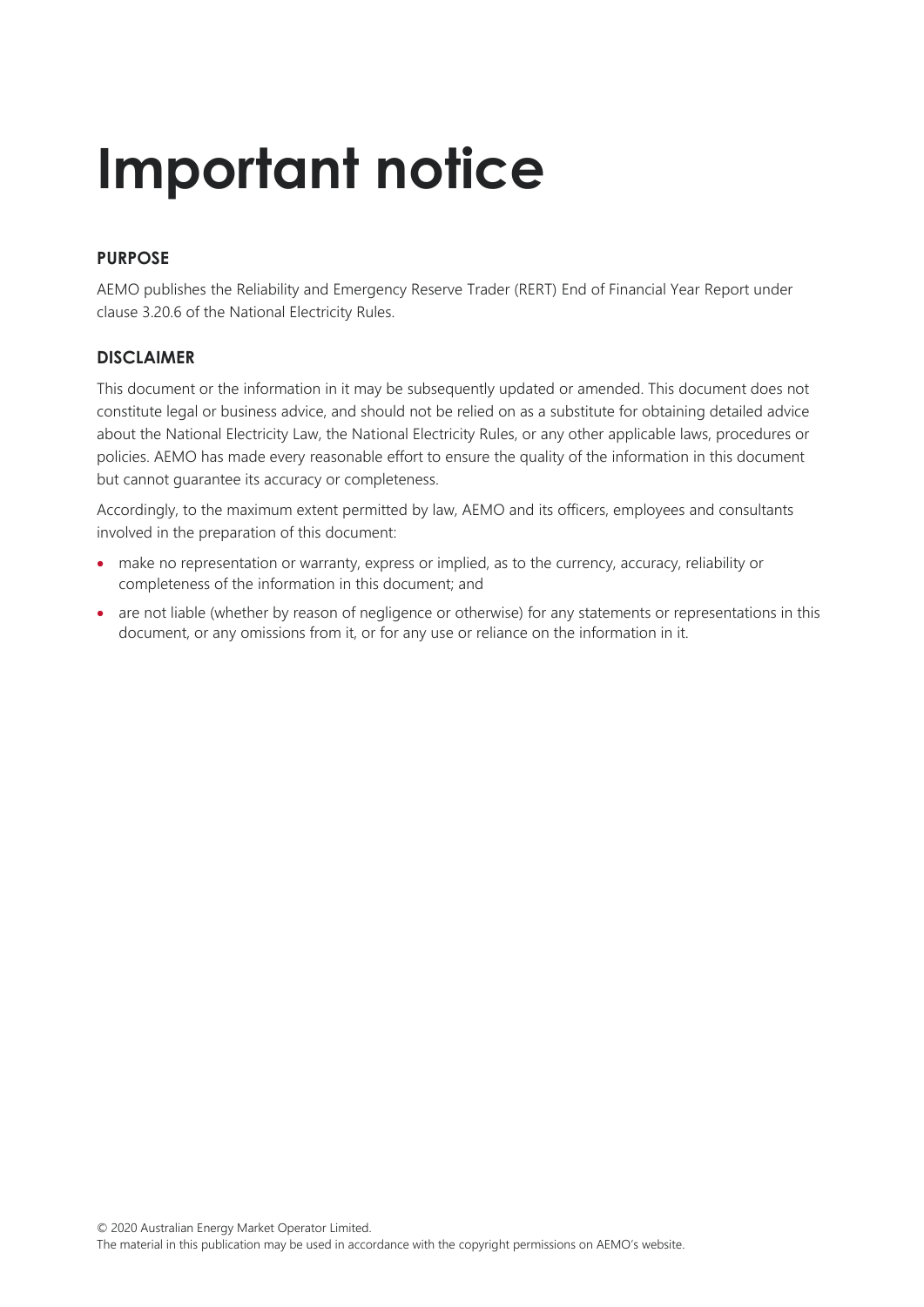# **Contents**

| 1.  | RERT Q2 2020 update                          | 4              |
|-----|----------------------------------------------|----------------|
| 1,1 | Procurement                                  | 4              |
| 1.2 | Activation                                   | $\overline{4}$ |
| 1.3 | Costs                                        | $\overline{4}$ |
| 1.4 | Summer 2020-21 update                        | $\overline{4}$ |
| 2.  | RERT 2019-20 end of financial year reporting | 5              |
| 2.1 | Summary of RERT activity                     | 5              |
| 2.2 | Cost of RERT in 2019-20                      | 6              |

# **Tables**

| Table 1 | Costs associated with exercising RERT in 2019-20 |   |
|---------|--------------------------------------------------|---|
| Table 2 | Total regional RERT costs in 2019-20             |   |
| Table 3 | Estimated cost per household per activation      |   |
| Table 4 | Estimated avoided cost of load shedding          | 8 |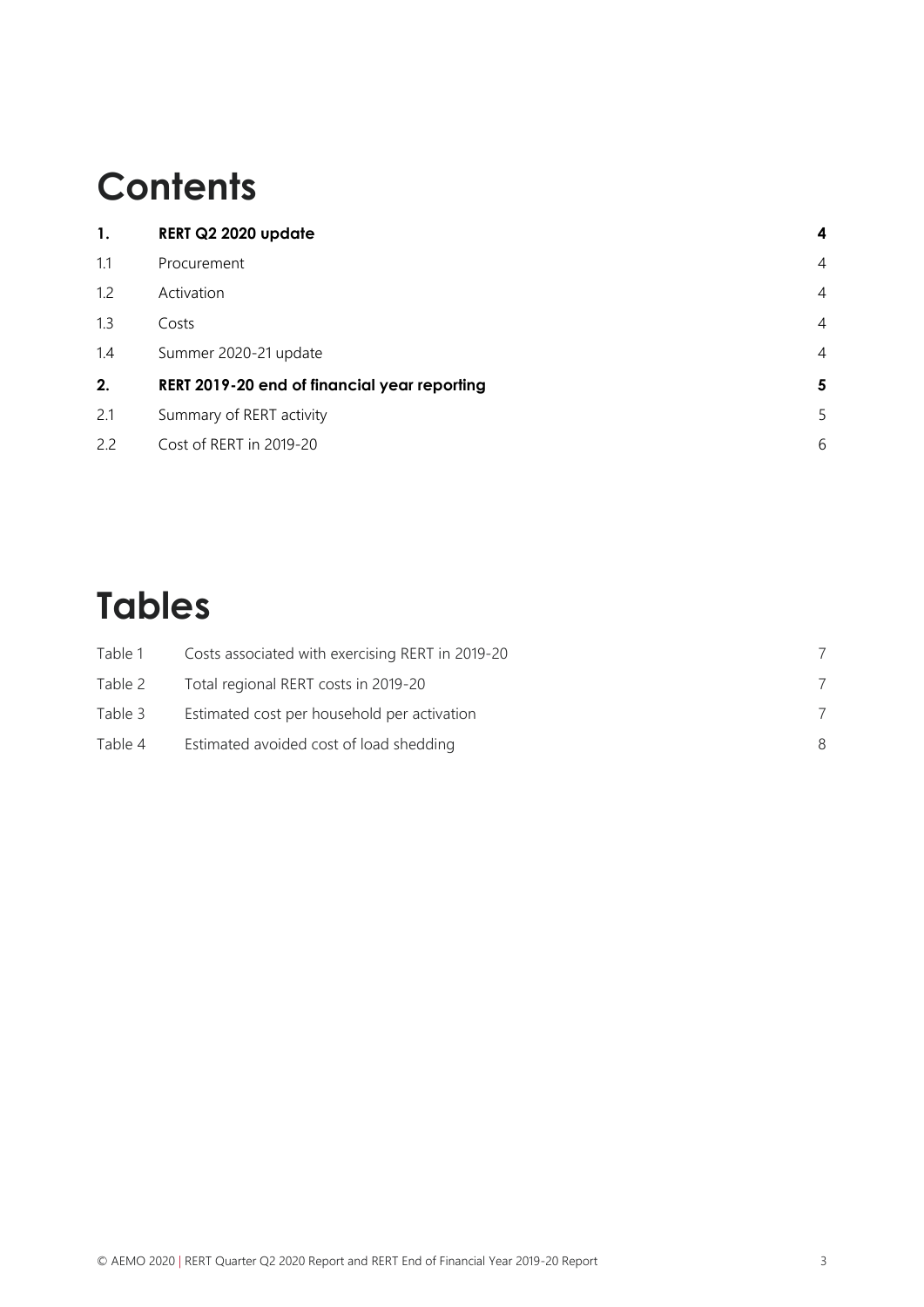# <span id="page-3-0"></span>**1. RERT Q2 2020 update<sup>1</sup>**

# <span id="page-3-1"></span>1.1 Procurement

In Q2 2020 (1 April 2020 to 30 June 2020), AEMO did not enter into any Reliability and Emergency Reserve Trader (RERT) contracts in the National Electricity Market (NEM).

The 137 megawatts (MW) of Long Notice Reserve in Victoria, effective over the summer 2019-20 period, expired on 31 March 2020, and no additional Long Notice Reserve was procured.

No Short/Medium Notice reserve was procured.

## <span id="page-3-2"></span>1.2 Activation

AEMO did not intervene in the market by activating RERT in Q2 2020.

## <span id="page-3-3"></span>1.3 Costs

AEMO did not incur any RERT costs in Q2 2020.

## <span id="page-3-4"></span>1.4 Summer 2020-21 update

AEMO is seeking expressions of interest for Short Notice RERT Panel members in New South Wales (including Australian Capital Territory), Queensland, South Australia, Tasmania, and Victoria, in August 2020.

AEMO seeks expressions of interests from parties who have unscheduled load or generation capacity that can be curtailed or brought online on request from AEMO, this can be large industrial load, a group of aggregated smaller loads or small onsite generators.

Interested parties should refer to the RERT Tendering page<sup>2</sup> of the AEMO website.

AEMO will publish the 2020 Electricity Statement of Opportunities by 31 August, which will include a reliability forecast for summer 2020-21 as well as information on the interim reliability measure<sup>3</sup>.

<sup>1</sup> Quarterly RERT reporting is only required (under NER clause 3.20.6(c)(2)) whereby a new RERT contract has been entered into or RERT has been activated/ dispatched.

<sup>&</sup>lt;sup>2</sup> A[t https://aemo.com.au/en/energy-systems/electricity/emergency-management/reliability-and-emergency-reserve-trader-rert/rert-tendering.](https://aemo.com.au/en/energy-systems/electricity/emergency-management/reliability-and-emergency-reserve-trader-rert/rert-tendering)

<sup>&</sup>lt;sup>3</sup> For more information about the interim reliability measure, se[e http://www.coagenergycouncil.gov.au/reliability-and-security-measures/interim-reliability](http://www.coagenergycouncil.gov.au/reliability-and-security-measures/interim-reliability-measures)[measures.](http://www.coagenergycouncil.gov.au/reliability-and-security-measures/interim-reliability-measures)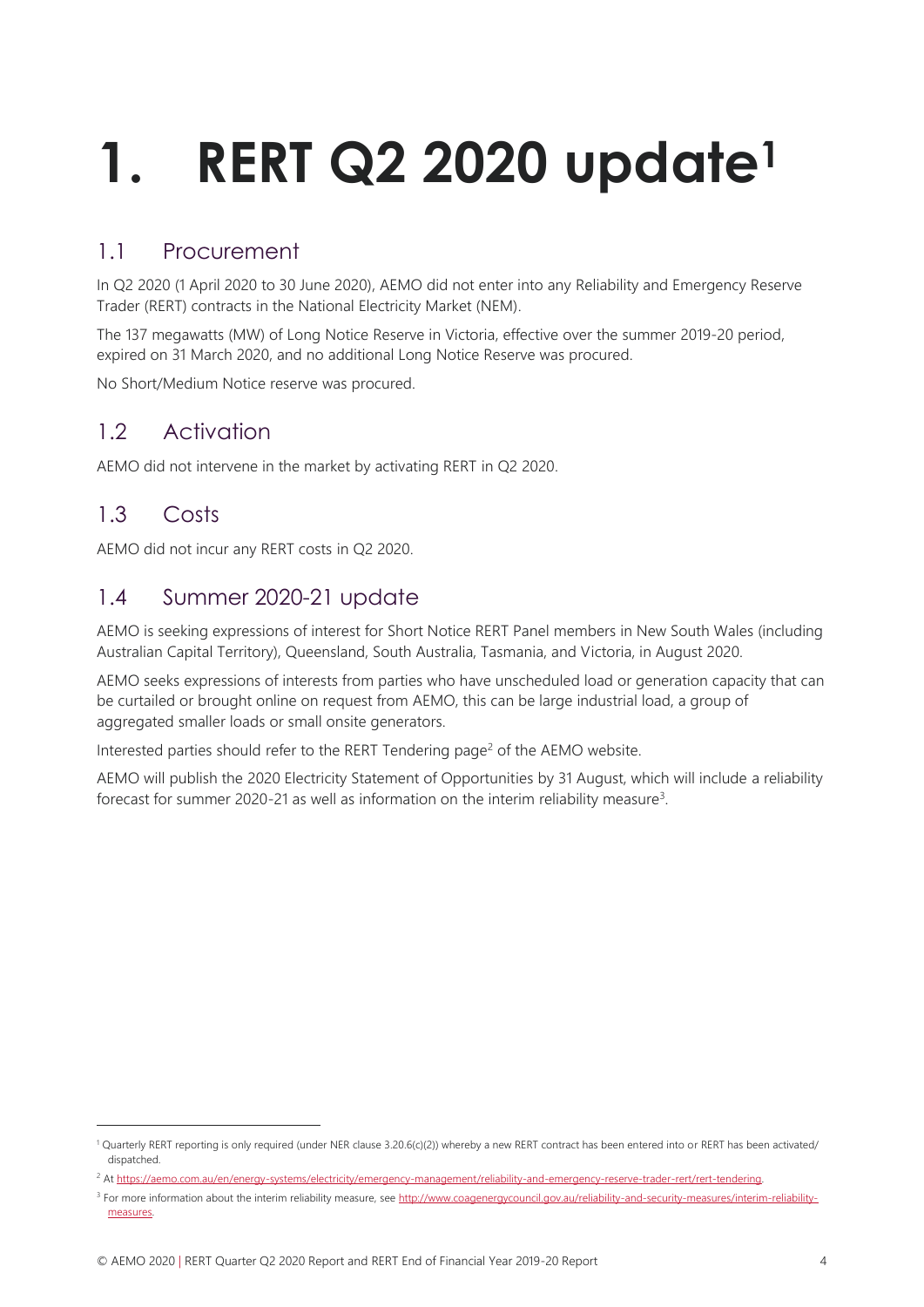# <span id="page-4-0"></span>**2. RERT 2019-20 end of financial year reporting**

This section addresses AEMO's RERT end of financial year reporting requirements for 2019-20, as required under clause 3.20.6 (g) of the National Electricity Rules<sup>4</sup>.

### <span id="page-4-1"></span>2.1 Summary of RERT activity

#### 2.1.1 Reserves contracted

AEMO entered into the following RERT contracts during 2019-20:

- Friday 1 November 2019 AEMO contracted 62 MW of Long Notice Reserve in Victoria, with a term duration of five months. An additional 10 MW was contracted from 1 January 2020, with a term duration of three months.
- Friday 20 December 2019 AEMO contracted 90 MW of Short Notice Reserve in Victoria, with a term duration of 2.5 hours.
- Monday 30 December 2019 AEMO contracted 200 MW of Short Notice Reserve in Victoria, with a term duration of eight hours.
- Saturday 4 January 2020 AEMO contracted 368 MW of Short Notice Reserve in New South Wales, with a term duration of up to 5.5 hours.
- Thursday 23 January 2020 AEMO contracted 520 MW of Short Notice Reserve in New South Wales, with a term duration of 9.5 hours.
- Thursday 30 January 2020 AEMO contracted 227 MW of Short Notice Reserve in South Australia, with a term duration of three hours. AEMO also contracted 60 MW of Short Notice Reserve in Victoria, with a term duration of three hours.
- Friday 31 January 2020 AEMO contracted 235 MW of Short Notice Reserve in Victoria, with a term duration of eight hours. AEMO also contracted 478 MW of Short Notice Reserve in New South Wales, with a term duration of 5.5 hours.

#### 2.1.2 Reserves activated

AEMO activated RERT on the following occasions during 2019-20.

#### **Monday 30 December 2019**

AEMO activated RERT in Victoria from 1630 hrs to 2300 hrs, in response to a forecast Lack of Reserve 2 (LOR 2) condition with an estimated shortfall of 346 MW.

AEMO activated four contracts with a total capacity of 92 MW and volume of 283 megawatt hours (MWh). An additional 120 MW of RERT capacity was pre-activated but not activated.

The total cost of exercising RERT<sup>5</sup> on 30 December 2019 was \$3.72 million.

<sup>4</sup> For further information about RERT contracts, activations and costs, see the AEMO RERT Reporting web page, a[t https://aemo.com.au/energy](https://aemo.com.au/energy-systems/electricity/emergency-management/reliability-and-emergency-reserve-trader-rert/rert-reporting)[systems/electricity/emergency-management/reliability-and-emergency-reserve-trader-rert/rert-reporting.](https://aemo.com.au/energy-systems/electricity/emergency-management/reliability-and-emergency-reserve-trader-rert/rert-reporting)

<sup>&</sup>lt;sup>5</sup> In this report, the total cost of exercising RERT means pre-activation, activation, and intervention costs.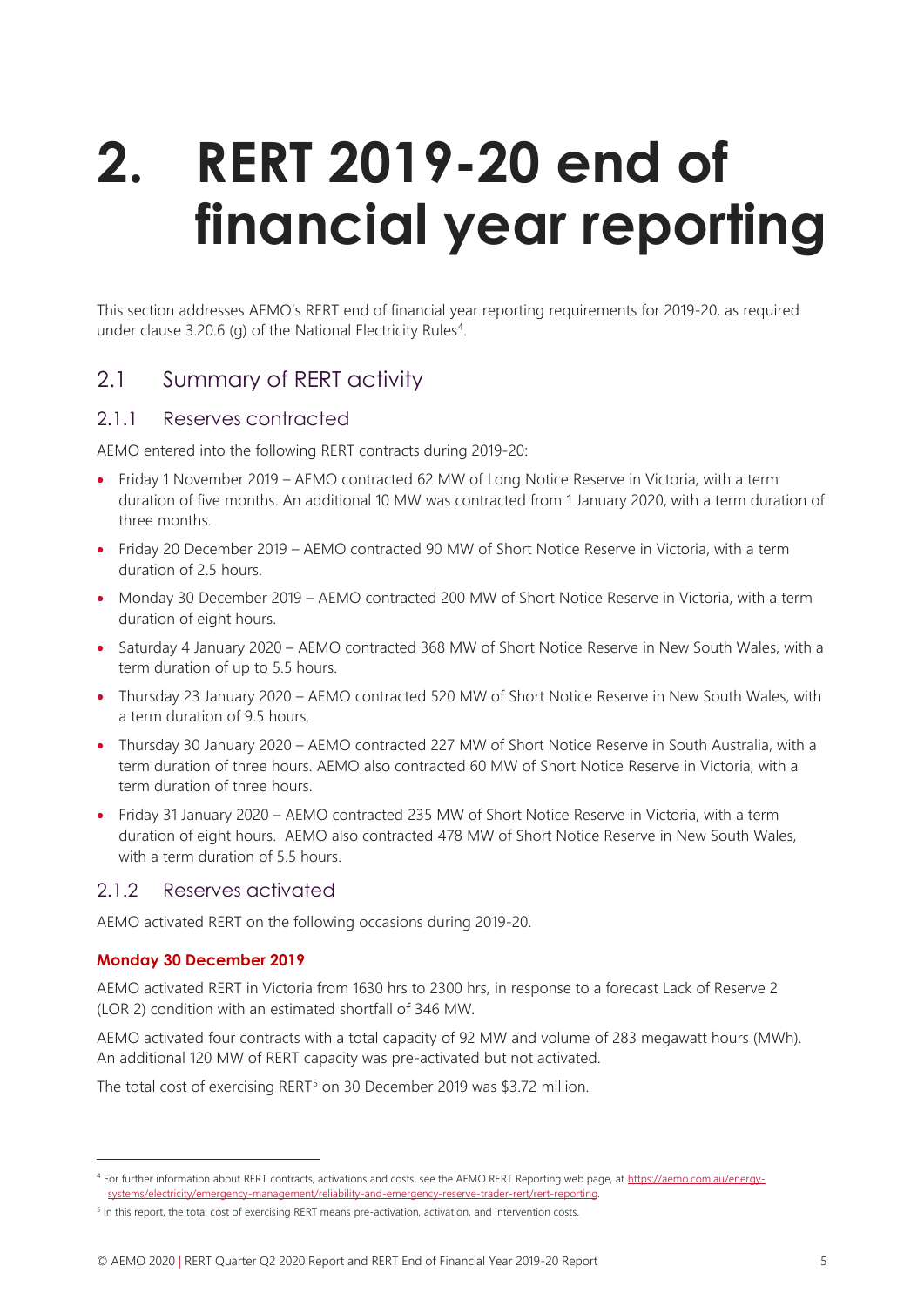#### **Saturday 4 January 2020**

AEMO activated RERT in New South Wales from 1820 hrs to 2145 hrs, in response to an actual LOR 2 condition with an estimated shortfall of 257 MW.

AEMO activated two contracts with a total capacity of 68 MW and volume of 232 MWh and also pre-activated, but did not activate, one further contract with a capacity of 300 MW.

The total cost of exercising RERT on 4 January 2020 was \$8.36 million.

#### **Thursday 23 January 2020**

AEMO activated RERT in New South Wales from 1530 hrs to 1830 hrs, in response to a forecast LOR 2 condition (which developed into an actual LOR 2 condition) with an estimated shortfall of 258 MW.

AEMO activated seven reserve contracts with a total capacity 152 MW and volume of 456 MWh, and also pre-activated, but did not activate, two additional reserve contracts with a total capacity of 302 MW.

The total cost of exercising RERT for 23 January 2020 was \$7.54 million.

#### **Friday 31 January 2020**

AEMO activated RERT in Victoria from 1530 hrs to 2130 hrs in response to a forecast LOR 2 condition (which developed into an actual LOR 2 condition) with an estimated shortfall of 360 MW.

AEMO activated nine reserve contracts with a total capacity of 185 MW and volume of 697 MWh and also pre-activated, but did not activate, one additional reserve contract with a capacity 40 MW.

The cost of RERT in Victoria on 31 January was \$7.71 million.

AEMO also activated RERT in New South Wales from 1600 hrs to 2100 hrs in response to an actual LOR 2 condition with an estimated shortfall of 275 MW.

AEMO activated six contracts with a total capacity of 134 MW and volume of 418.5 MWh and also pre-activated, but did not activate, two additional reserve contracts with a total capacity of 304 MW.

<span id="page-5-0"></span>The cost of RERT in New South Wales on 31 January 2020 was \$11.15 million.

#### 2.2 Cost of RERT in 2019-20

Table 1 shows a breakdown of the costs associated with exercising RERT in 2019-20.

The total cost for each event includes pre-activation, activation, and intervention costs. Please note that the costs detailed below represent the final settlement statements for RERT costs in 2019-20, all payments will be finalised by the 20 week revision of settlement week 14.

Some RERT costs have been updated since publication of the Q1 and Q2 RERT reports, which include revised availability payments to reflect a final assessment of contractual requirements and intervention cost revisions following final determination.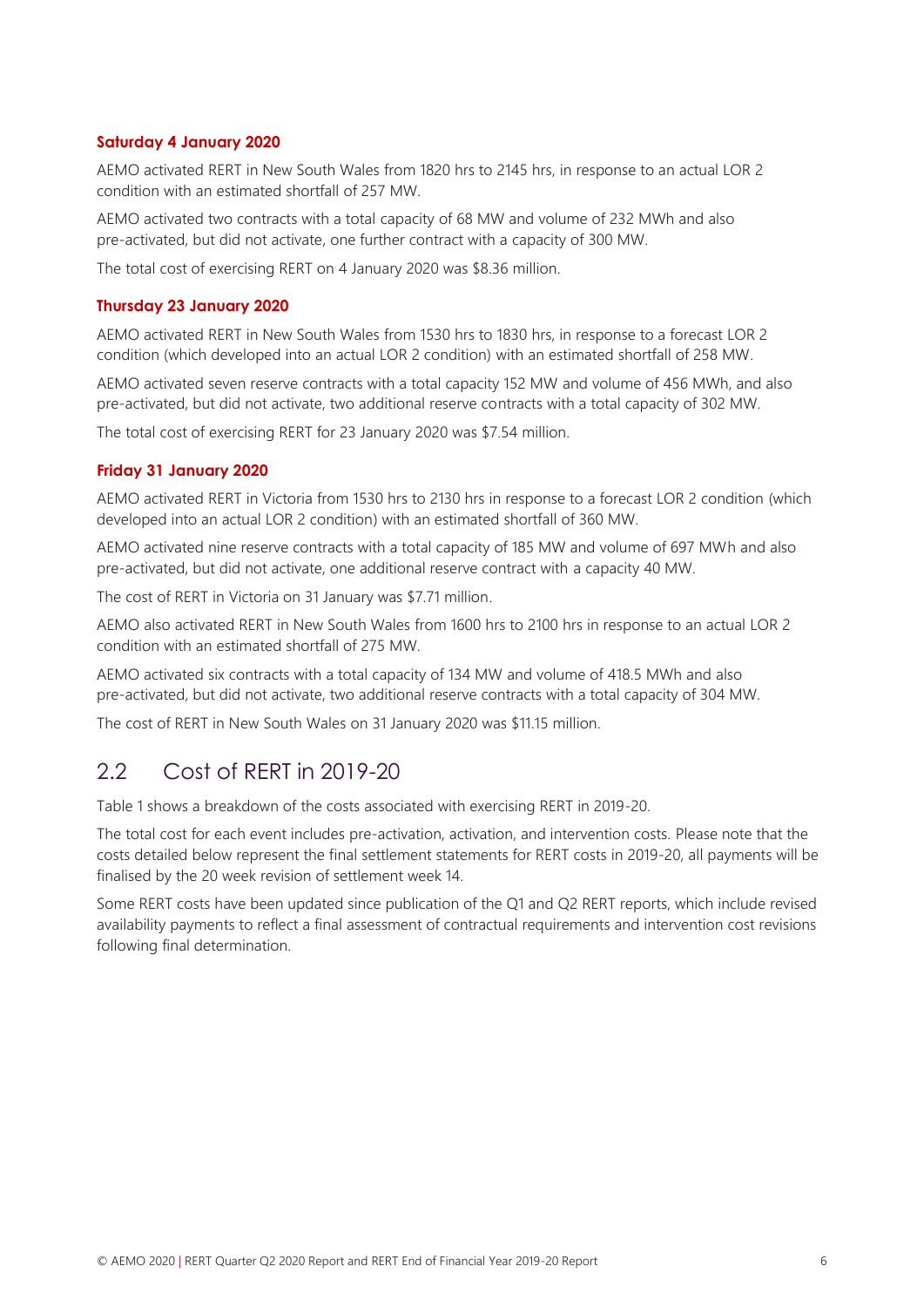<span id="page-6-0"></span>

|                        | <b>State</b> | <b>Pre-activation</b><br>$(S$ million) | <b>Activation</b><br>$(S$ million) | <b>Intervention</b><br>$(S$ million) <sup>A</sup> | <b>Total cost</b><br>(\$ million) | Cost per MWh<br>$(S/MWh)^8$ |
|------------------------|--------------|----------------------------------------|------------------------------------|---------------------------------------------------|-----------------------------------|-----------------------------|
| 30 December 2019       | VIC.         | \$0.25                                 | \$3.44                             | \$0.03                                            | \$3.72                            | \$14,148.12                 |
| 4 January 2020         | <b>NSW</b>   | \$4.6                                  | \$3.75                             | \$0.02                                            | \$8.36                            | \$28,703.86                 |
| <b>23 January 2020</b> | <b>NSW</b>   | \$4.61                                 | \$2.81                             | \$0.12                                            | \$7.54                            | \$14,821.80                 |
| 31 January 2020        | <b>VIC</b>   | \$0.01                                 | \$5.35                             | \$2.35                                            | \$7.71                            | \$13,112.24                 |
| 31 January 2020        | <b>NSW</b>   | \$4.85                                 | \$3.53                             | \$2.77                                            | \$11.15                           | \$22,831.52                 |

A. Intervention costs represent compensation paid to Market Participants due to the intervention event (for example, to compensate for energy generation which is displaced by RERT capacity), and to Eligible Persons (SRA holders) due to changes in interconnector flows, and therefore changes in the value of Settlement Residues. Note that these costs are subject to change under NER clause 3.12.1(a).

B. The cost per MWh has been calculated based on the total cost of each event divided by the MWh delivered for each event. RERT MWh delivered is the amount of RERT actually delivered (as opposed to activated) including any over-delivery, noting that RERT providers have not been paid for over-delivery.

Table 2 presents the total costs per region associated with RERT in 2019-20, which includes availability, pre-activation, activation, and intervention costs. The overall total cost of RERT in 2019-20 was \$40.6 million.

<span id="page-6-1"></span>

| Table 2 | <b>Total regional RERT costs in 2019-20</b> |
|---------|---------------------------------------------|
|---------|---------------------------------------------|

| <b>State</b> | <b>Availability</b><br>$(S$ million) | <b>Pre-activation</b><br>$(S$ million) | <b>Activation</b><br>$(S$ million) | Intervention (\$<br>million) | <b>Total cost</b><br>$(S$ million) | Cost per MWh<br>(S/MWh) |
|--------------|--------------------------------------|----------------------------------------|------------------------------------|------------------------------|------------------------------------|-------------------------|
| <b>NSW</b>   | \$0                                  | \$14.06                                | \$10.09                            | \$2.91                       | \$27.06                            | \$21,004.10             |
| <b>VIC</b>   | \$2.09                               | \$0.26                                 | \$8.78                             | \$2.38                       | \$13.51                            | \$15,881.59             |
| Total        | \$2.09                               | \$14.32                                | \$18.87                            | \$5.29                       | \$40.57                            | \$18,966.89             |

### 2.2.1 Cost per household per activation

Table 3 presents an estimated average cost per household in each state associated with the RERT events in 2019-20, assuming the cost of the RERT events are apportioned by consumption<sup>6</sup>, based on the average residential consumption in each state as a portion of total energy in each state.

<span id="page-6-2"></span>**Table 3 Estimated cost per household per activation**

| Event                                                                          | Victoria,          | <b>New South Wales,</b> | <b>New South Wales,</b> | Victoria.       | <b>New South Wales,</b> |
|--------------------------------------------------------------------------------|--------------------|-------------------------|-------------------------|-----------------|-------------------------|
|                                                                                | <b>30 December</b> | 4 January 2020          | <b>23 January 2020</b>  | 31 January 2020 | 31 January 2020         |
|                                                                                | 2019(5)            | (5)                     | (\$)                    | (5)             | (\$)                    |
| <b>Estimated cost</b><br>per household in<br>relevant state<br>(including GST) | \$0.81             | \$1.01                  | \$0.91                  | \$1.65          | \$1.35                  |

<sup>6</sup> AEMO recovers RERT costs from *market customers* who are typically retailers and transmission connected large industrial customers. AEMO does not have visibility or control on how retailers pass RERT costs on to their end use customers.